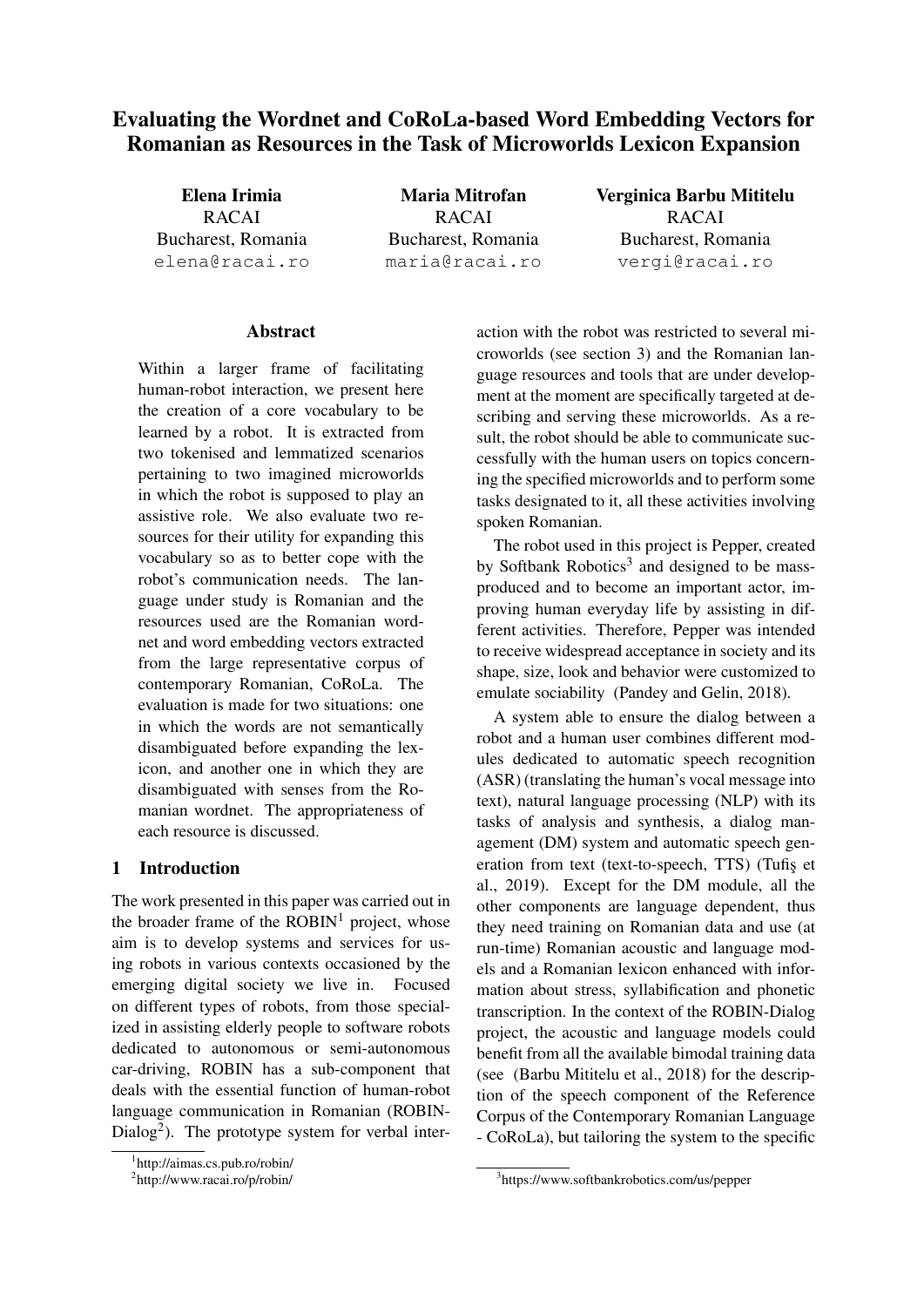microworlds is necessary for preventing semantic ambiguities and misleading. This can be done by designing a wide enough lexicon to cover various ways of expressing the semantic content possible in the targeted microworlds but limited to the semantic fields of interest (e.g., avoiding out-ofcontext senses for polysemous words). The process of constructing a lexicon - balancing all the needs of the dialog system modules in this specific context - is the focus of this paper.

### 2 Related work

One of the important steps in human-robot language communication is addressing the problem of creating exhaustive lexicons on different topics, so as to enable the robot to process different ways of expressing the same topic. WordNet is one of the main resources used for the enrichment of different domain specific vocabularies. Hiep Phuc Luong et al. (2009) presented a semi-automatic approach used to disambiguate the senses present in WordNet in order to enrich the vocabulary for ontology concepts in the domain of amphibians.

Other important resources used in expanding the lexicons are the word embeddings vectors extracted from different corpora. The main hypothesis on which the current models of semantic word representations are based is that words occurring in similar contexts have similar meanings (Clark, 2015). Moreover, such representations, most of the times, get closer to human intuitions (Agirre et al., 2009). Therefore, pretrained word embeddings vectors are used to a wide variety of NLP tasks, including vocabulary expansion. For example, Leeuwenberg et al. (2016) and Pennington et al. (2014) demonstrated that word embeddings are able to capture synonyms and analogies. Ono et al. (2015) used synonym and antonym information extracted from thesauri together with distributional information obtained from large scale unlabelled data in order to train word embeddings to capture antonyms.

We are not aware of any work in which the results obtained by using these two resources to be evaluated and this is one of our aims in this paper.

In what follows we define a microworld (section 3), describe the extraction of the lexicon from the screenplays based on two microworlds (section 4), we explain how we have expanded this lexicon using the Romanian wordnet and CoRoLa-based word embeddings (section 5), then we analyze the results obtained and discuss their relevance (section 6) before concluding the paper.

#### 3 Designing microworlds

We define a microworld as an extremely reduced universe that is confined to a well-delimited space, is anchored in time, contains a finite set of objects, is populated by some people and the robot, among which verbal exchanges occur. These exchanges are on topics connected to the microworld. These people know how to collaborate with the robot, while the robot is meant to learn how to collaborate with the people. The learning phase of the robot needs to cover the following topics: the space topology, recognizing the people in the microworld, understanding natural language and reacting to it, which presupposes the ability to formulate an oral response to a human's command or to execute the command within the microworld.

For the present paper, we focus on two microworlds imagined for the interaction with the robot, which is attributed an assistive role: a private home and a research laboratory. In the former, the robot will help people to take care of themselves: undergo some measurements of relevance for their condition (e.g., measure the blood glucose), communicate the value of a certain measurement at a specific time, keep track of them during a longer period of time, display their evolution for a specified period of time, remind people what medication to take, when to do it and even where the medication is, etc. In the latter microworld, the robot will be the host for visitors of the laboratory, greeting, welcoming known people, introducing itself to the new visitors. It will also transmit verbal messages from one person to another, provided that they are present in the laboratory.

After designing the microworlds, a first preparatory step in the process of teaching the robot to interact with people is the creation of a screenplay for each microworld, with verbal interactions and actions. Our focus here is the former, namely the possible dialogues in natural language (Romanian) between people and the robot. A set of possible actions the robot could do in each microworld was identified and possible topics for verbal exchanges corresponding to them were created. This is to be understood at a conceptual level, while all the possible ways of expressing these topics are registered as their lexicalized forms. The robot must be able to understand them all, that is why it has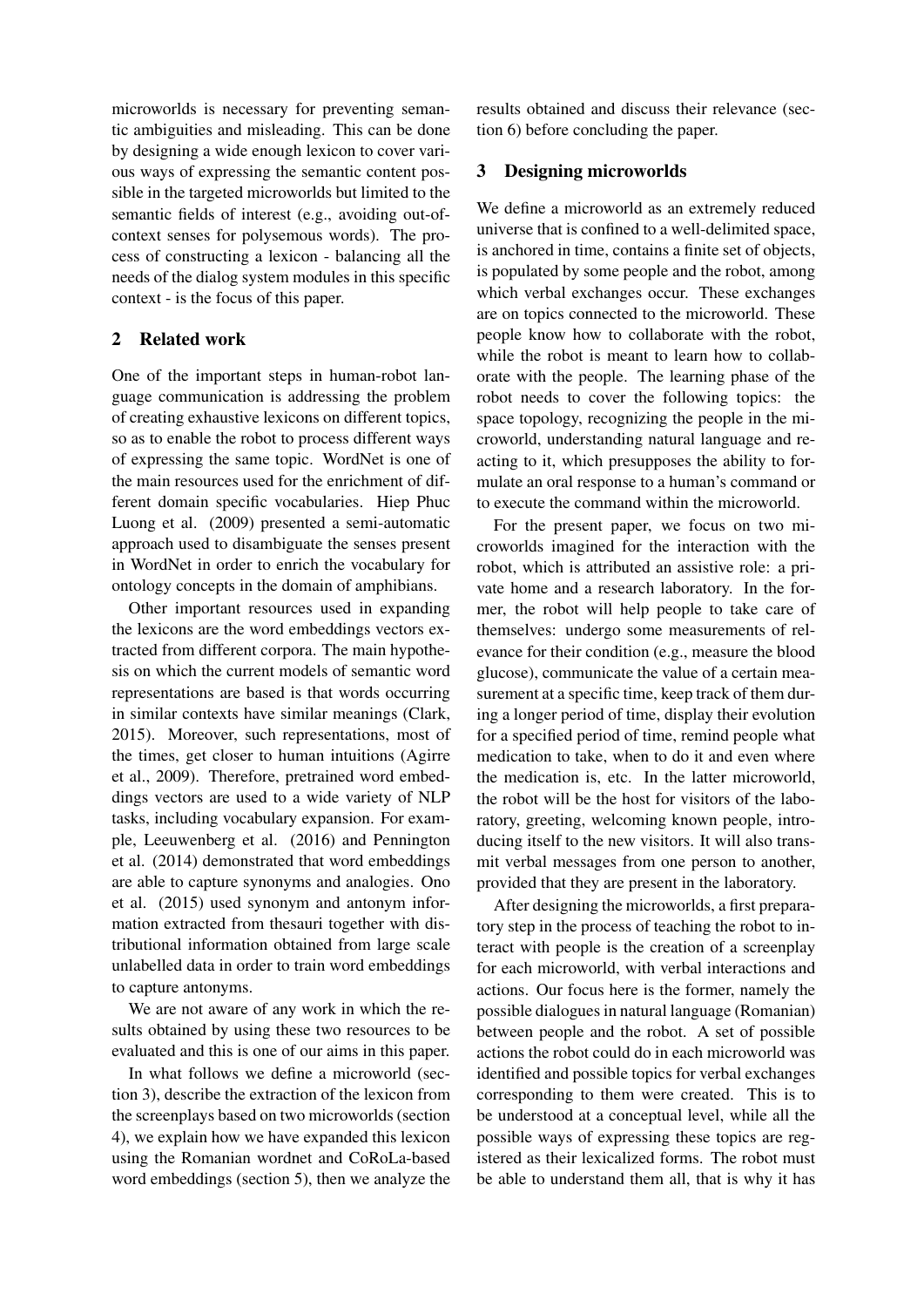to be taught a large vocabulary and numerous syntactic structures. For example, the following ways of asking the robot if it knows the person called George were identified in Romanian: "Îl știi pe George?" / "Ştii cine e/este George?" / "Îl cunoști pe George?".

The human-robot communication is confined to the entities and possible activities in the respective microworlds. The robot will never initiate the dialogue. It is there to help the human by answering a question or carrying out a task. The robot is not to be understood as a repository of world knowledge. It can only answer questions about the entities in the respective microworld (such as "Este George în sala 306?" (Is George in room 306?), iff George is known to the robot, i.e. the latter was trained to recognize John's face, and the robot knows where room 306 is in the space whose topology it was taught). The human will give the robot as much information as necessary for performing the task, will formulate it concisely, clearly, avoiding obscurity and ambiguity.

Consequently, the vocabulary used in such dialogues cannot be conceived as specific to a domain. Terms specific to a domain, such as "blood pressure", "blood glucose", etc. may occur in the microworld with Pepper playing an assistive role in a private home. However, they are terms that have penetrated the general language, are familiar to every speaker, thus their domain specificity being drastically reduced.

### 4 Extracting the lexicon

Based on the screenplays mentioned in section 3, an initial list of lemmas was created. The screenplays serve as a corpus that was processed with the TEPROLIN platform (Ion, 2018), using the TTL module to normalize, sentence split, tokenize, POS-tag and lemmatize the data. Then, a list of all the unique lemmas in this annotated corpus was extracted, to serve as a starting point for the enhancement process described in the next sections. We treat differently the content words and the function words: we teach the robot the limited list of all the function words in Romanian, but we want to control the (virtually unlimited) set of content words the robot has to deal with, to stay in the discourse microworlds. Therefore, we set apart a list of 190 content lemmas to work with in our experiments.

For the final form of the extended ROBIN lex-

icon (containing a comprehensive list of lemmas that need to be represented in our resource), we added:

- all the morphological variants (i.e., inflected forms) of the words that were in the initial lexicon and of the words that were extracted using the two resources, by looking-up in an in-house extensive lexicon of Romanian (TBL, comprising 1.2 million hand-validated entries);
- all the Romanian function words (pronouns, determiners, articles, prepositions, conjunctions and some numerals, recovered also from TBL, 2382 entries);
- the information about stress, syllabification and phonetic transcription, generated with the TTS (see (Stan et al., 2011)) module from TEPROLIN.

### 5 Expanding the lexicon

The lexicon extracted from screenplays, as presented in section 4, was expanded with the purpose of enhancing it with words capable of capturing the lexical and syntactic varieties of the language. In order to extend the lexicon, two resources were used: the Romanian WordNet (RoWN) (Tufiş and Barbu Mititelu, 2015) and precalculated word embeddings vectors based on the CoRoLa corpus (Păiş and Tufiş,  $2018$ ). From the initial lexicon we chose only those lemmas that occur both in RoWN and in CoRoLa. We call this subset *L* and it contains 178 content lemmas. The difference between the whole set of content lemmas extracted from the screenplays and *L* is represented by foreign words (e.g. *cool*), proper nouns (e.g. *George*), and several content words not implemented in RoWN (e.g. the adverb *românește* "in a Romanian way").

We ran another experiment in which we semantically disambiguated the words in L. For six of them, no sense implemented in RoWN is the one with which the respective words are used in the screenplays. Consequently, we obtained a smaller set of 172 disambiguated words, which we call  $L'$  $(L' \subset L).$ 

#### 5.1 Using RoWN

RoWN has been created since the BalkaNet project (Tufiş et al., 2004). During this project, the aim was to cover the initial Base Concepts set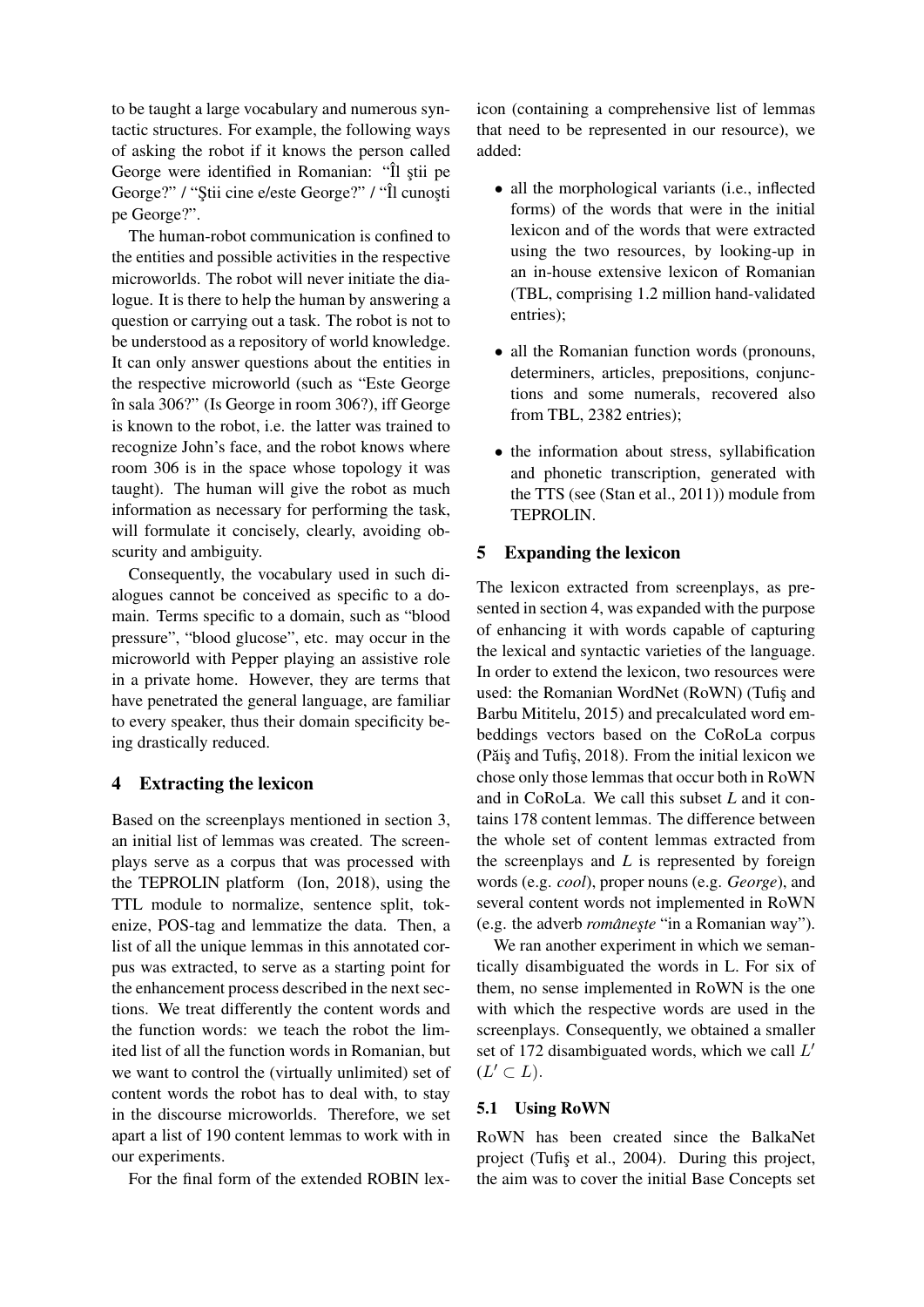from EuroWordNet (Vossen, 2002). All their hyperonym synsets from Princeton WordNet (Miller, 1995; Fellbaum, 1998) (PWN) were implemented into RoWN. The literals are translated and their list is enriched with the help of synonymy and other dictionaries; the synsets glosses are mainly taken from the corresponding Romanian explanatory dictionary entries or, when such definitions could not be found to match exactly the PWN sense, the Romanian glosses were the translation of the English ones. More than 400 concepts considered specific to the Balkan area were included in the BalkaNet wordnets as synsets for which a hypernym was found among the synsets already implemented in the wordnets (Tufis et al., 2004). The further quantitative enrichment of RoWN targeted the lexical coverage of various corpora collected over time (Tufis and Barbu Mititelu, 2015). At the moment RoWN contains 59,348 synsets in which 85,277 literals (representing 50,480 unique ones) occur, out of which 20,031 (i.e., 17,816 unique ones) are multiword literals, accounting for 23.5% of the total number of literals (i.e., 35.3% unique ones). The qualitative enrichment focused on in-line importing of the SUMO/MILO concept labels (Niles and Pease, 2001), connotation vectors for synsets (Tufis and Stefănescu, 2012), derivational relations (Barbu Mititelu, 2013) and annotation of verbal synsets with labels specific to various types of multiword expressions, adopting the same framework (the PARSEME annotation guidelines) (Barbu Mititelu and Mitrofan, 2019). RoWN can be queried at http://relate.racai.ro/ and at http: //dcl.bas.bg/bulnet/, the latter offering also the possibility of visualizing aligned wordnets (Rizov et al., 2015).

Since wordnets are rich knowledge bases in which words and synsets are linked by lexical and semantic relations, we used the Romanian wordnet to attain broader lexical and semantic coverage of the scenarios created for the two microworlds, by extracting from it words semantically related to the ones in the screenplays. We call *semantically related words* those words occurring in synsets that establish one of the following relations with the synset(s) to which the words in  $L$  or  $L'$  belong: hypernym, cause, entailment, similar\_to, verb\_group, also see, near participle, near derived from, near eng derivat, near pertainym, near antonym.

All relations whose name is prefixed with *near* are considered language specific. They exist in PWN without this "prefix", i.e. they are participle, derived from, eng derivat, pertainym, antonym, respectively. When transferred into the RoWN this prefix served as a way of signaling that for Romanian the relation may not hold, although some semantic relatedness exists.

We disregarded for our task the following relations: hyponym, instance hypernym, instance hyponym, member holonym, part holonym, substance holonym, member meronym, part meronym, substance meronym, attribute, domain TOPIC, domain REGION, domain member USAGE, domain member REGION, domain USAGE, domain\_member\_TOPIC. The reason for disregarding hyponymy is that a hyponym cannot replace its hypernym (Cruse (1986) showed that implication is unilateral in the case of hyponymy). Kleiber and Tamba (1990) showed that in the case of holonymy-meronymy, the relation of implication holds only when the predicate expresses location or time: in the following examples, (1) implies (2) and both of them express location. However, (3) does not necessarily imply (4), where the same words are used without reference to a place.

- (1) The fly is on the child's *elbow*.
- (2) The fly is on the child's *arm*.
- (3) The child's *elbow* is on the table.
- (4) The child's *arm* is on the table.

That is why we disregarded all types of holonymy and meronymy in wordnet. Instances are not relevant for our microworlds, just like all domain-related relations: the scientific domain to which a word belongs (the domain TOPIC and domain member TOPIC relations), the geographical or cultural domain of a concept (the domain REGION and the domain member REGION relations) or the usage of a word (the domain USAGE and the domain\_member\_USAGE relations)<sup>4</sup>. As can be noticed in the definition of our understanding of semantically related words, we do not explore the wordnet graph on more than one level to look for related words, so that to avoid expanding the lexicon with too general words or with words seman-

<sup>&</sup>lt;sup>4</sup>Some of these relations are language-specific, so there is no need to consider them; they were automatically transferred from PWN, without checking their applicability to Romanian data.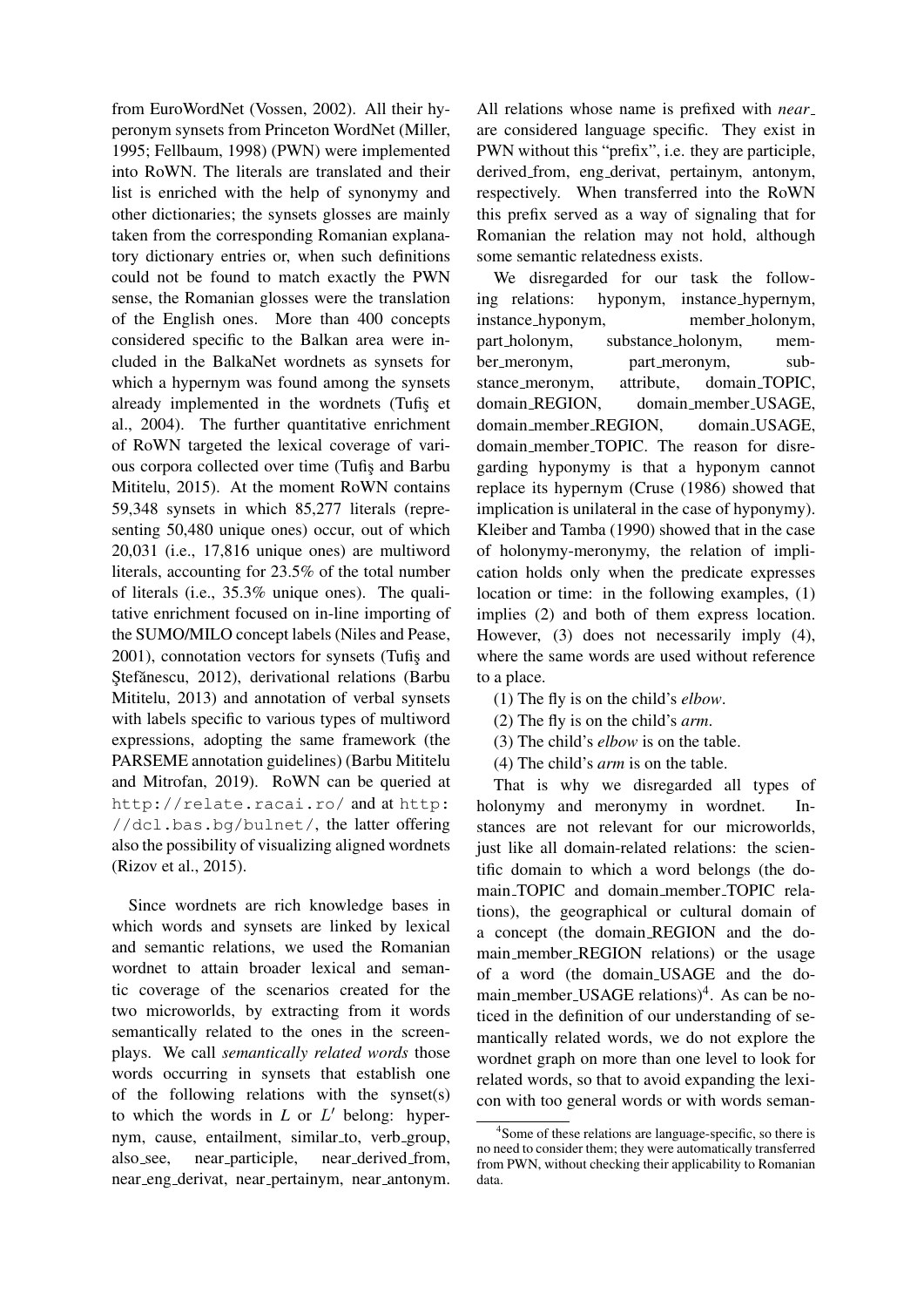tically too distant from the ones in *L*.

#### 5.2 Using Word Embeddings Vectors

It is known that neural word representations have the ability to capture useful semantic properties and linguistic relationships between words (Bakarov, 2018). On the basis of the Romanian reference corpus CoRoLa, which contains almost 1 billion words distributed in different text types and domains, and using distributed neural language model word2vec (Mikolov et al., 2013), high quality word embeddings vectors were generated (Păiş and Tufiş, 2018). We extracted and used the first 10 nearest neighbours to a given lemma in the word embedding space (semantically similar lemmas). The neighbours were obtained by computing a similarity score between the given lemma and the rest of the words in the vocabulary. The similarity score was obtained by the calculation of the cosine of the angles between two vectors; the closer the score is to 1, the more similar the two lemmas are.

### 6 Analysis of the Words Extracted from the Two Resources

The aim of this analysis is to discuss the relevance of the words extracted using the resources described in section 5 above for the task of extending the lexicon coverage for the two screenplays. A word is considered *relevant* if one can imagine a sentence that could fit the screenplays either for rephrasing an existing sentence or for completing the screenplay with further exchanges.

Both resources face the challenge of overgeneration: words tend to have more senses in corpora, while in wordnets they occur with many if not all their senses. However, in the screenplays they are mostly used with one of their senses, as the microworld could be thought of as a closed, limited domain. Having the expansion of *L* as a purpose, we discuss the results obtained without semantically disambiguating the words in the initial lexicon and then the results obtained after semantically disambiguating them  $(L')$ .

For the sake of clarity, let:

- *n*=178 be the number of lemmas in *L*

 $-n'$ =172 be the number of lemmas in  $L'$ 

- *A* be the set of *n* lemmas from *L* together with the set of lemmas of their related words in RoWN (the number of related words for each initial lemma varies and depends on the number of synsets identified as relevant and on their length):

| $L$ -lemma <sub>1</sub> : | $rown lemma_{1.1},$ | $\cdots$  |
|---------------------------|---------------------|-----------|
| $rown lemma_{1,i}, $      |                     |           |
| $L$ lemma <sub>2</sub> :  | $rown lemma_{2.1},$ | $\ldots,$ |
| $rown lemma_{2,j}, $      |                     |           |
|                           |                     |           |

| $L$ -lemma <sub>n</sub> : | $rown lemma_{n,1},$ | , |
|---------------------------|---------------------|---|
| $rown lemma_{n,k}, $      |                     |   |

- similarly,  $A'$  be the set of  $n'$  lemmas from  $L'$ together with the set of lemmas of their related words in RoWN;

- *B* be the set of *n* lemmas from *L* that were identified in CoRoLa together with the set of lemmas extracted from the word-embedding vectors (the number of related words for each initial lemma is set to 10, see section 5.2):

 $L$ *-lemma*<sub>1</sub>*:* welemma<sub>1,11</sub>*, ...,* welemma<sub>1,10</sub>  $L$ *-lemma*<sub>2</sub>*:* welemma<sub>2,1</sub>*, ...,* welemma<sub>2,10</sub>*,* 

 $L$ -lemma<sub>n</sub>: welemma<sub>n,1</sub>, ..., welemma<sub>n,10</sub>

*...*

- similarly,  $B'$  be the set of  $n'$  lemmas from  $L'$ that were identified in CoRoLa together with the set of lemmas extracted from the word-embedding vectors.

We applied the following set operations to the two resources in order to find:

- 1. lemmas that could be obtained from both resources  $(A \cap B,$  and  $A' \cap B'$  respectively):  $\forall$  L\_lemma<sub>i</sub>,  $\forall$  rownlemma<sub>i,j</sub>, *rownlemma<sub>i,j</sub>* is in  $A ∩ B$  if  $\exists k$  so that  $rownlemma_{i,j} = welemma_{i,k};$
- 2. lemmas that were obtained from RoWN but not from word embeddings vectors  $(A \setminus$ B,  $A' \setminus B'$  respectively) and lemmas obtained using word embeddings vectors but not RoWN  $(B \setminus A, B' \setminus A'$  respectively): e.g.  $\forall$  L\_lemma<sub>i</sub>, for each rownlemma<sub>i,j</sub>, *rownlemma<sub>i,j</sub>* is in  $A \setminus B$  if there is no *k* so that rownlemma<sub>i,j</sub> = welemma<sub>i,k</sub>;

In what follows we discuss the results of these set operations.

### 6.1 Relevance of different word types for the screenplays

In the process of expanding the initial lexicon with new words, different types of words can prove their usefulness. The relevance of synonyms is self-evident. Hypernyms are known to replace a word in a context (Cruse, 1986), so their relevance is also clear. As far as antonyms are concerned,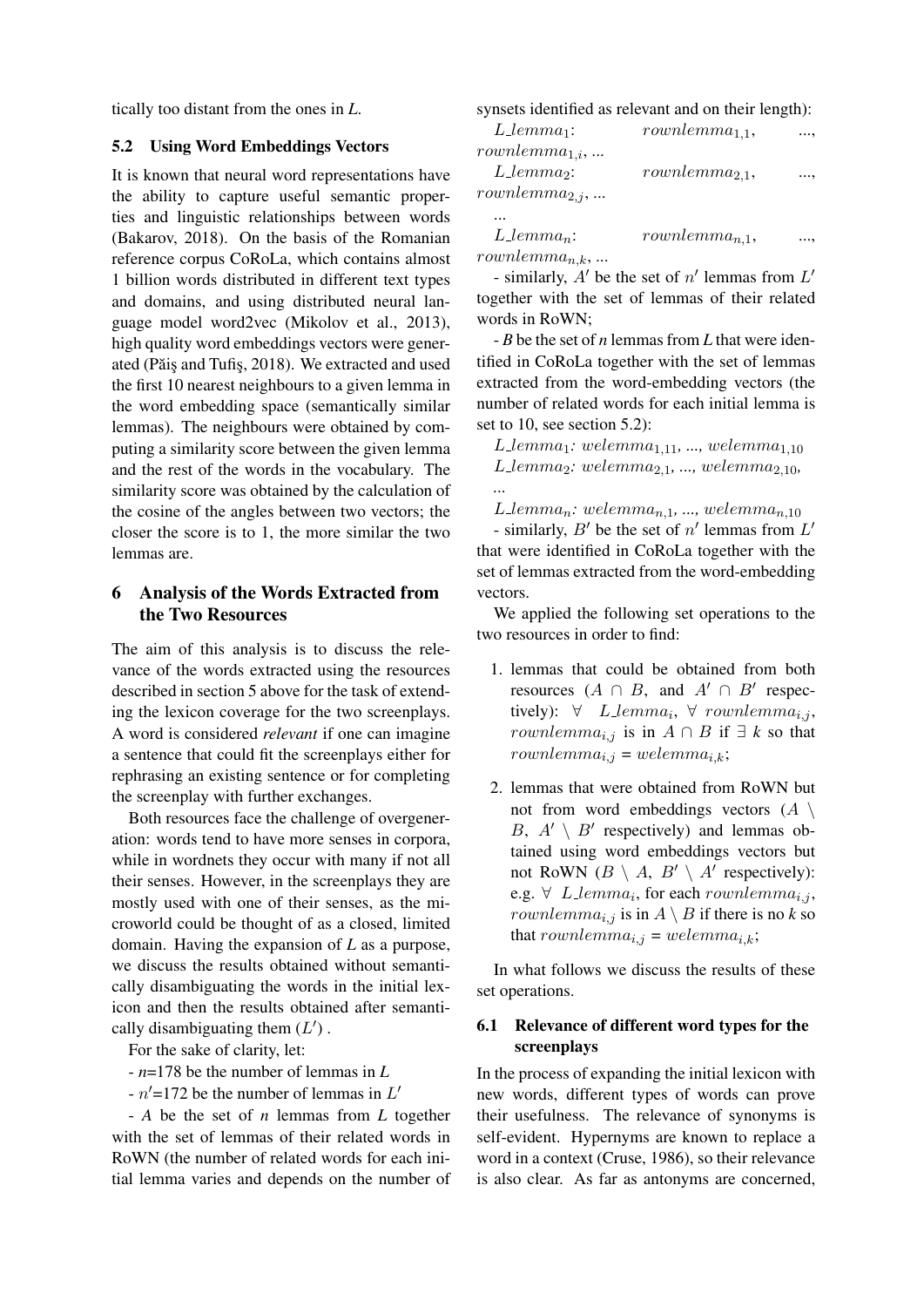they may allow for rephrasing the sentence with a negative form of the verb in Romanian: here is an example with the antonyms *continua* (go on) and *ˆınceta (stop)*:

(5) a. *Continuă* să mergi! (Go on walking!)

b. *Nu înceta* să mergi! (*Don't stop* walking!)

Here is a set of examples showing the relevance of words derived from the word in the initial lex*icon:* the pair is *căuta* (verb, *to search*) - *căutare* (noun, *search, searching*), where the latter is derived from the former:

(6) a. Am *cautat ˘* ˆın camera 3316. (I *searched* in room 3316.)

b. Am făcut *căutarea* în camera 3316. (I made the *search* in room 3316.)

#### 6.2 Words found in both resources

In this section we look, on the one hand, at the intersection of the sets *A* and *B*, showing the results without previous semantic disambiguation of the words in  $L$  (see column A  $\cap$  B), and, on the other hand, of the sets  $A'$  and  $B'$  (see column  $A' \cap B'$ ). We started our analysis with this step because we assumed words identified by both resources are probably the most interesting ones in terms of similarity with the initial lemmas, as they are enforced by both resources. Initial lemmas in Table 1 are words from L, respectively from  $L'$ , for which the intersection of the set of words extracted from RoWN and of the set of words extracted from word embeddings is not null. Comparing the number of initial lemmas in the set intersections with the number of elements in  $L(178)$  and  $L'(172)$ , we notice that for only 64% (Table 1 line 1 column 2) of the words in *L* and for 49% (Table 1 line 1 column 3) of the words in  $L'$  we found words common to the both resources. This brings us to the conclusion that the two resources complement each other, rather than confirming each other's decisions in our task.

Validating the words found in the two resources, we notice that the rate of acceptance is quite high (95% and 100%, respectively - see no. of validated words from the no. of found words in Table 1), which confirms our intuitions that words identified by both resources are highly probable candidates. Adding the disambiguation criterion brings the probability of finding a good word in the intersection almost to 100%, eliminating all the bad results.

The validated words for the experiment involv-

| <b>Types of words</b>        | $A \cap B$ | ${\bf A}' \cap {\bf B}'$ |
|------------------------------|------------|--------------------------|
| no. of initial lemmas        | 114        | 85                       |
| no. of found words           | 211        | 140                      |
| no. of validated words       | 201        | 140                      |
| % of validated words         | 95         | 100                      |
| no. of validated empty lists |            |                          |
| no. of synonyms              | 103        | 73                       |
| no. of antonyms              | 25         | 14                       |
| no. of derivations           | 54         | 42                       |
| $%$ of synonyms              | 51         | 52                       |
| $%$ of antonyms              | 12         | 10                       |
| % of derivations             | 27         | 30                       |

Table 1: Nondisambiguated vs. disambiguated sets intersection.

ing semantic disambiguation are a subset of the validated words in the experiment without disambiguation. One might have expected these sets to be identical, i.e. only the synsets to which the disambiguated words belong offer relevant related words. However, the explanation for accepting (in the non-disambiguated setting) related words to other senses of the initial lemmas is that we understand synonymy in a broader way: any word that may imply *any* syntactic reorganization of the sentences in the screenplay, as long as the compositional meaning of the sentences is *almost* the same<sup>5</sup>.

Regarding the types of words that are found, most of them are synonyms of the words in the scenarios. More synonyms are found in the first experiment, which means that senses that were not chosen in the word sense disambiguation phase of our work could also contribute relevant words, even synonyms. For example, for the verb *considera* (consider) the following related words were found and validated in the first experiment: *aprecia*, *sustine*, *crede*, whereas after disambiguating the initial lemmas, the only related word found was *crede*. However, although *sustine* could be accepted only for some contexts, we consider that *aprecia* is definitely worth being included in the lexicon. One explanation for this situation is the fine granularity of wordnets, which makes some senses to be too closely related and expressed by the same words. As a consequence of this granularity, several senses of a word should have

 ${}^{5}$ Compare this with the definition of synonyms in (Miller, 1995): "two expressions are synonymous in a linguistic context C if the substitution of one for the other in C does not alter the truth value".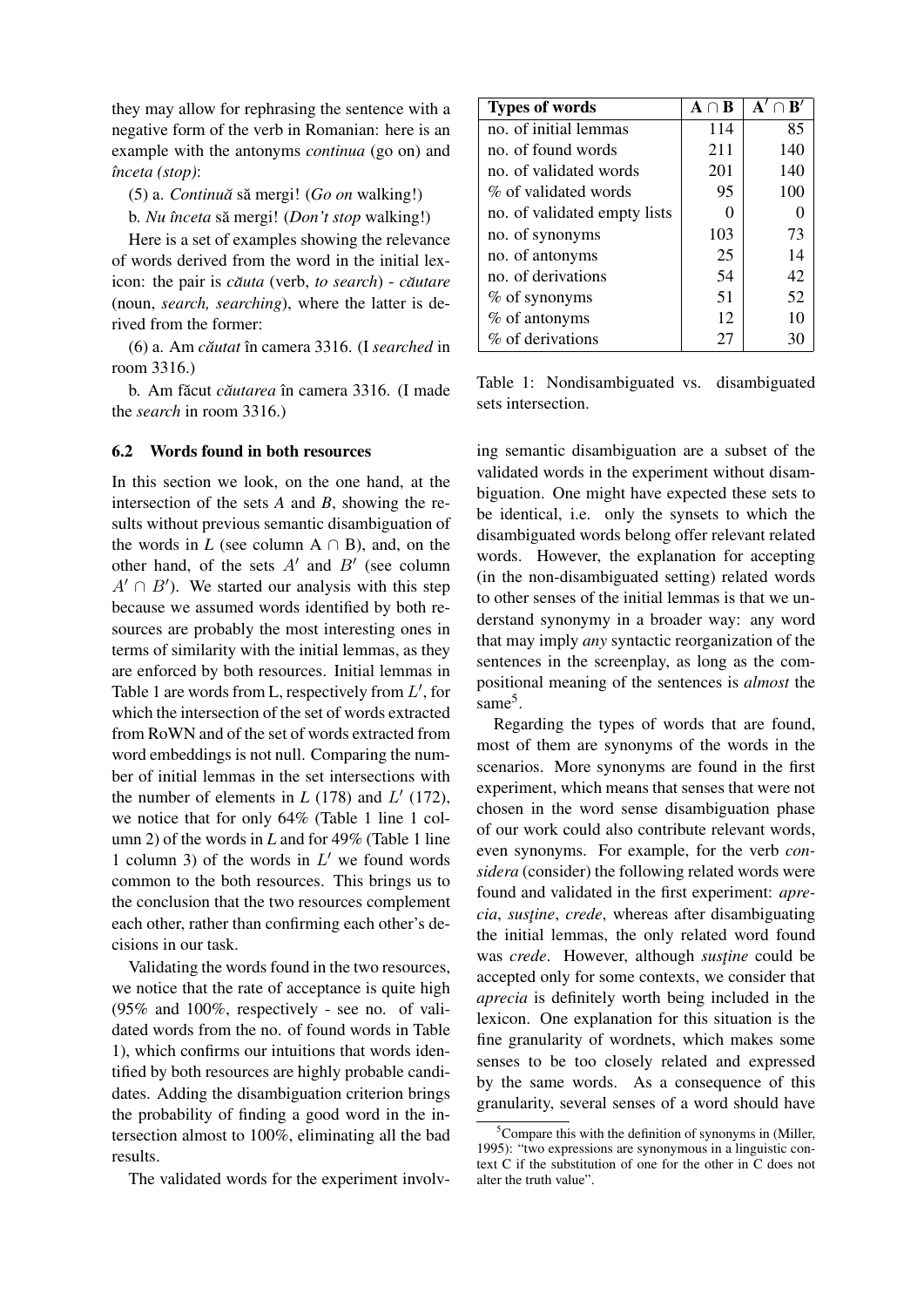been accepted in the disambiguation task, while at the RoWN level, the synsets should have been richer, sharing more literals. Besides synonyms, antonyms<sup>6</sup> were also found, although with a low rate. The high number of derived words reported for both experiments shows the importance of derived words in rephrasing the same semantic content, recognized by the two resources.

### 6.3 Words found only in RoWN

The next group of results we present are those that were found using RoWN, but not in the word embeddings. The data is summarized in Table 2.

| <b>Types of words</b>        | $\setminus$ B<br>A | $\setminus \mathbf{B}'$<br>${\bf A}^{\prime}$ |
|------------------------------|--------------------|-----------------------------------------------|
| no. of initial lemmas        | 178                | 172                                           |
| no. of extracted words       | 5130               | 1651                                          |
| no. of validated words       | 843                | 840                                           |
| no. of validated empty lists | 26                 | 33                                            |
| no. of synonyms              | 563                | 469                                           |
| no. of antonyms              | 27                 | 31                                            |
| no. of derivations           | 45                 | 48                                            |
| $%$ of synonyms              | 66                 | 55                                            |
| % of antonyms                | 3                  | 3                                             |
| % of derivations             | 5                  |                                               |

Table 2: Related words found only in RoWN.

A first remark is the large number of related words extracted from RoWN: for each word around 27 words, on average (see line 2 in Table 2), were extracted, due to the high number of relations used. However, many useless words (84%, see the no. of validated words as a percent of the no. of found words in Table 2) were extracted in the first experiment, whereas, as expected, the situation improved in the second experiment, in which only half of the extracted words were useless. We analyzed the invalidated words extracted: some of them are extracted by means of lexical not of semantic relations (see the discussion about relations prefixed with *near* in the RoWN in subsection 5.1). Others are hypernyms that would seem unnatural in the screenplays, contrary to the linguistic expectations. The same inadequate usage characterizes some verbs from the same group as some initial verbal lemma. Although with these relations we also extract words that are useless for our task, we cannot eliminate them from the list of relations we need for expanding the lexicon, because they also return good words. We could not come up with any heuristic for deciding when to accept such relations and when to neglect them.

It is noteworthy that synonyms represent more than half of the total number of useful related words found in RoWN. Given the reduced average synset length in RoWN (that is 1.46, see (Tufis¸ et al., 2013)), we infer that the words in *L* and  $L'$  belong to longer synsets. This is something one could have expected, given the rather general character of most words occurring in the screenplays (see section 3 above for a discussion about the vocabulary of microworlds). Such words, belonging to the core vocabulary used by all people, are known to develop synonyms, derived words, to enter more expressions, to be semantically rich.

From the number of validated empty lists in Table 2 we understand that for those words no extracted word could be accepted as semantically related.

### 6.4 Words found only with word embeddings vectors

| A statistics<br>$\bf{B}$     | B<br>A | $\mathbf{B}'$<br>$\mathbf{A}^\prime$ |
|------------------------------|--------|--------------------------------------|
| no. of initial lemmas        | 178    | 172                                  |
| no. of extracted words       | 1600   | 1554                                 |
| no, of validated words       | 737    | 656                                  |
| no. of validated empty lists | 21     | 19                                   |
| no. of synonyms              | 46     | 40                                   |
| no. of antonyms              | 47     | 32                                   |
| no. of derivations           | 101    | 81                                   |
| $%$ of synonyms              | 6      |                                      |
| $%$ of antonyms              | 6      |                                      |
| % of derivations             | 14     | 12                                   |

Table 3: Nondisambiguated vs. disambiguated B-A statistics.

For 178 initial lemmas,  $B \setminus A$  extracted 1660 (and  $B' \setminus A'$  extracted 1554) supposedly similar words from CoRoLa using word embeddings, from which 737 (and 656 respectively) were validated. We notice that although the number of extracted words is reduced considerably compared to the ones extracted from wordnet in the nondisambiguated setting, the number of validated words is lower, but close (737 vs. 843, 656 vs. 840). This implies that the two resources quantitative contribution to expanding the lexicon is similar, and, if done in the disambiguated setting, in-

<sup>&</sup>lt;sup>6</sup>See (Ono et al., 2015) for extracting antonyms using word embeddings.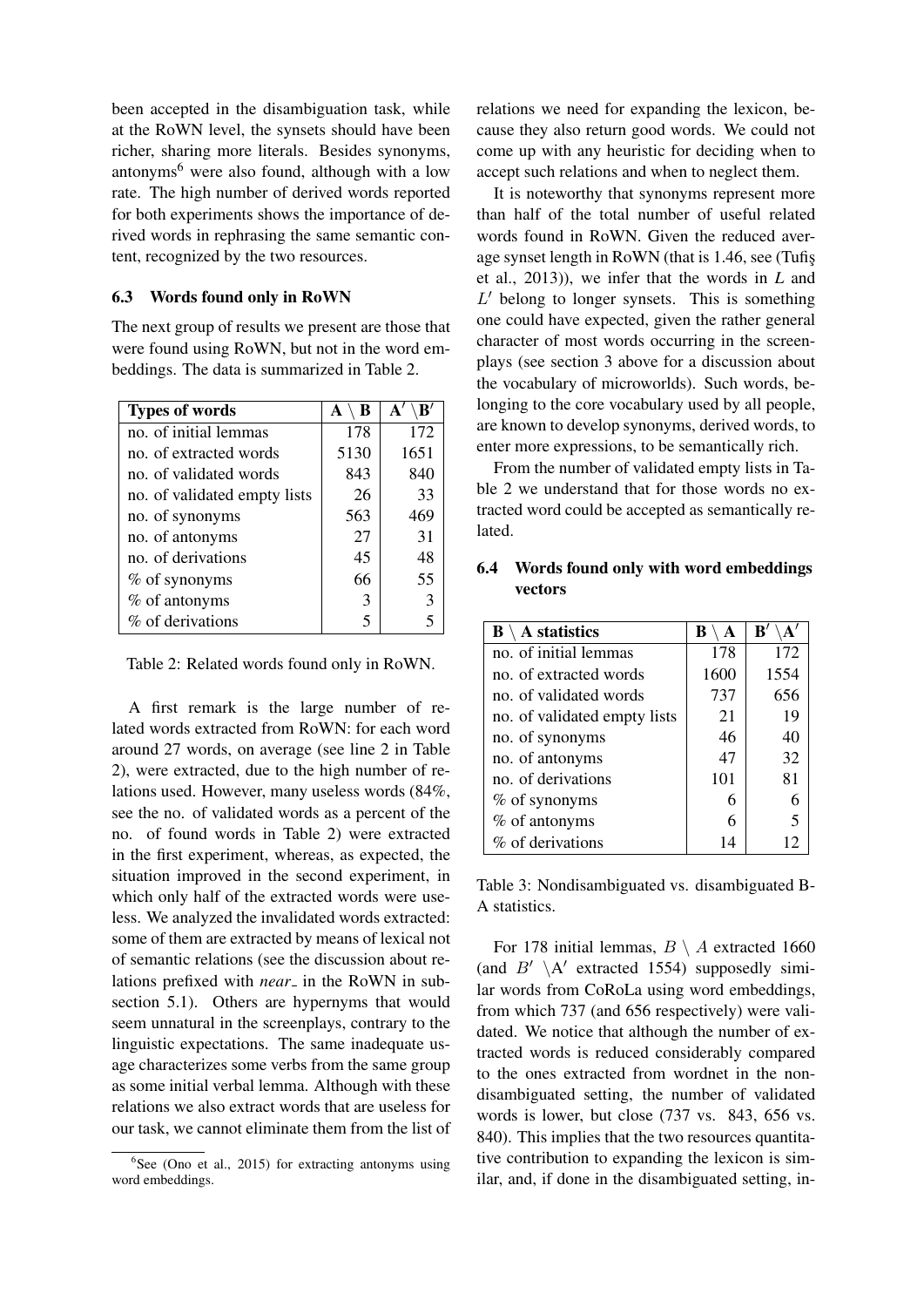volves much less validation effort. While the differences in numbers and percents for the contribution of antonyms is negligible, what is evident in the data is that most of the synonyms come from the wordnet (see the 66% percent from Table 2 versus the 6% percent from Table 3) and most of the derivations come from the corpus (see 12- 14% in Table 3 versus 5% in Table 2). Examples of initial lemmas whose list of extracted words abounds in derivated words are "robot" (robot) and "cântări" (weigh) $^7$ :

- *robot*: *robotiza*, *computer, <i>robotic, robotel, robotizat*, *robotica˘*, *robotizare*;

- *cant ˆ ari ˘* : *recant ˆ ari ˘* , gram, *recant ˆ arire ˘* , greutate, *cant ˆ arit ˘* , *cant ˆ arire ˘* .

#### 7 Conclusions

The experiments presented here prove the adequacy of RoWN and CoRoLa-based word embeddings for expanding a lexicon so as to ensure a wider lexical and syntactic coverage, meant to ensure the ability of a robot to understand humans in specific microworlds.

We worked with a list of 178 nondisambiguated initial lemmas (L) and with a list of 172 disambiguated initial lemmas (L') and we obtained a number of 1,694 unique lemmas  $(A \cap B)$  and, respectively, a number of 1,287 unique lemmas  $(A' \cap B')$ , extracted from RoWN and CoRoLa. The amount of validation work is substantially decreased in the disambiguated setting (even with the supplementary disambiguation costs) and, while such a solution is preferable in similar tasks, the loss in interesting, valid extracted words corresponding to different senses of the lemmas has to be taken into account. A solution would be to accept more senses for a specific lemma in the disambiguation phase, when the human validator considers it necessary. Words identified as related by the two resources are most probably good candidates, while in the disambiguated setting the probability of their usefulness is close to 100%.

As far as the contribution of different relations in wordnet is concerned, the way in which the task was formulated seems to have determined the acceptance of mainly synonyms (even if in a larger sense than that accepted by the wordnet projects), antonyms and words derived from the initial ones. Although a hyponym can be replaced by its hypernym, the need for precision can prevent this, whereas larger contexts would encourage this replacement as a means of avoiding repetition, which was not our concern in this experiment, as we did not focus on context, but on single sentences. The majority of synonyms was extracted from the wordnet, while the derivatives are mostly obtained from the corpus.

#### References

- Eneko Agirre, Enrique Alfonseca, Keith Hall, Jana Kravalova, Marius Paşca, and Aitor Soroa. 2009. A study on similarity and relatedness using distributional and wordnet-based approaches. In *Proceedings of Human Language Technologies: The 2009 Annual Conference of the North American Chapter of the Association for Computational Linguistics*, 19–27, 2009.
- Amir Bakarov. 2018. A survey of word embeddings evaluation methods. In *arXiv preprint arXiv:1801.09536*, 2018.
- Verginica Barbu Mititelu. 2013. Increasing the effectiveness of the Romanian Wordnet in NLP applications. *CSJM*, vol. 21, no. 3, 320–331.
- Verginica Barbu Mititelu, Dan Tufis¸, and Elena Irimia. 2018. The Reference Corpus of the Contemporary Romanian Language (CoRoLa). In *Proceedings of LREC 2018*, Japan, p.1178-1185.
- Verginica Barbu Mititelu and Maria Mitrofan. 2019. Leaving No Stone Unturned When Identifying and Classifying Verbal Multiword Expressions in the Romanian Wordnet. In *Proceedings of the 10th Global WordNet Conference*, Wroclaw, Poland, (this volume).
- Alan D. Cruse. 1986. *Lexical Semantics*. Cambridge, CUP.
- Christiane Fellbaum. 1998, ed. *WordNet: An Electronic Lexical Database*. Cambridge, MA: MIT **Press**.
- Paul Grice. 1975. Logic and conversation. In Cole, P.; Morgan, J. *Syntax and semantics. 3: Speech acts*. New York: Academic Press. pp. 4158.
- Radu Ion. 2018. TEPROLIN: An Extensible, Online Text Preprocessing Platform for Romanian. In *Proceedings of the 13th International Conference Linguistic Resources and Tools for Processing the Romanian Language*, Iasi, 22-23 November 2018
- Georges Kleiber, and Irène Tamba. 1990. L'hyponymie revisité: inclusion et hiérarchie. *Langages*, no. 98: L'hyponymie et l'hyperonymie, Larousse.

 $7$ Only the italicized words are derivationally related to the given ones.